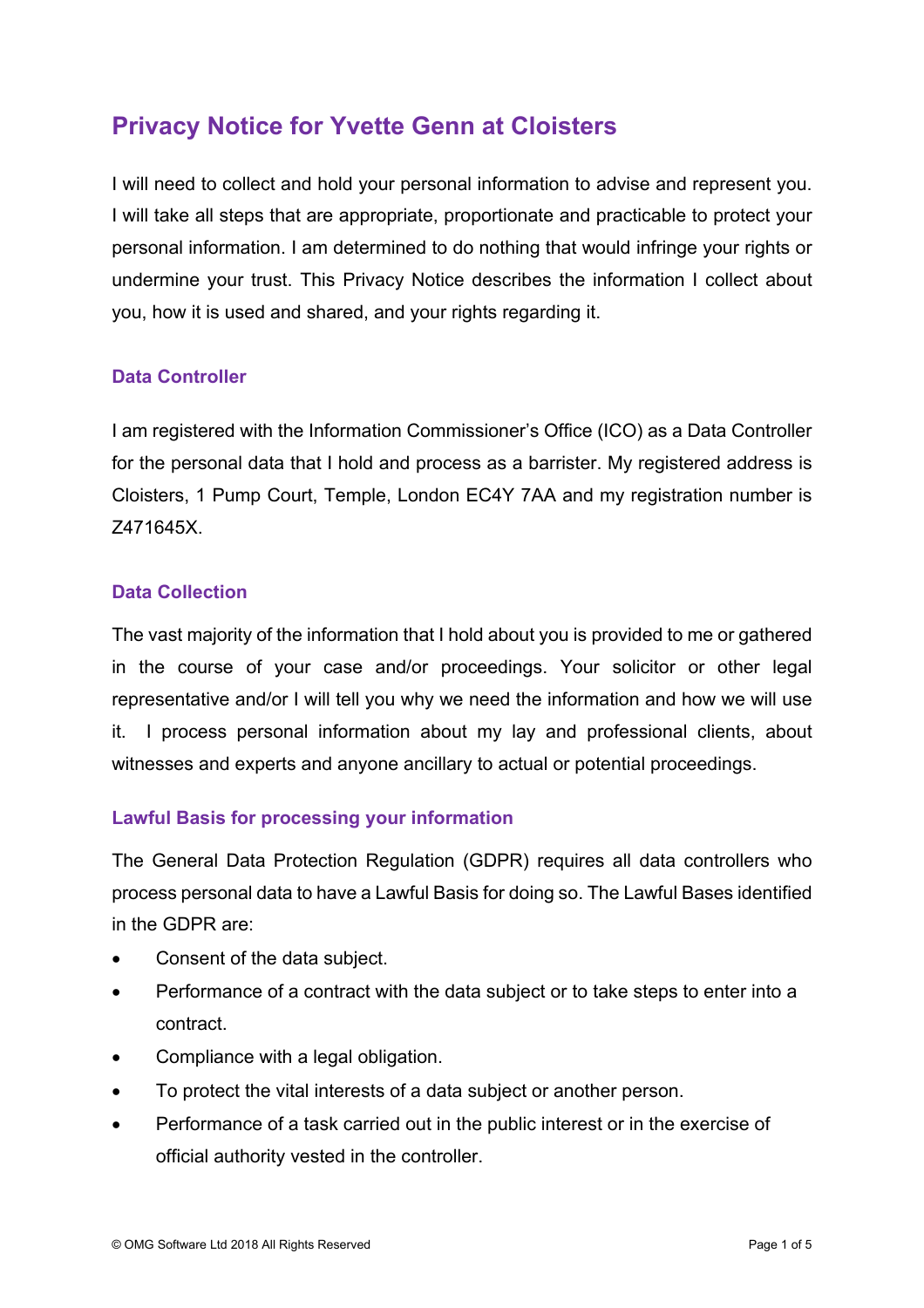The legitimate interests of myself, or a third party, except where such interests are overridden by the interests, rights or freedoms of the data subject.

Examples of legitimate interests include:

- Where the data subject is a client or in the service of the data controller.
- Transmission within a group of undertakings for internal administrative purposes.
- Processing necessary to ensure network and information security, including preventing unauthorised access.
- Processing for direct marketing purposes, or to prevent fraud.
- Reporting possible criminal acts or threats to public security.

I process your personal data to enable the necessary steps to be taken to enter into and/or to perform contracts for legal services and/or to comply with a legal obligation and/or for the purposes of my legitimate interests – namely, the provision of legal services, the development and marketing of my professional expertise and maintaining a record of the work I have carried out for my clients (including for regulatory purposes and in order to address any queries or concerns you may have). I also process data where that is necessary for the establishment, exercise and/or defence of legal claims.

### **I use your information to:**

- Provide legal advice and representation.
- Administer my practice.
- Assist in training pupils, mini-pupils and people undertaking work experience
- Investigate and address your concerns.
- Communicate with you about the claim and news, updates or events which may be of interest.
- Investigate or address legal proceedings relating to your use of my services/products, or as otherwise allowed by applicable law.
- Maintain a record of the work I have carried out for you.
- Make statutory returns as required by the HMRC.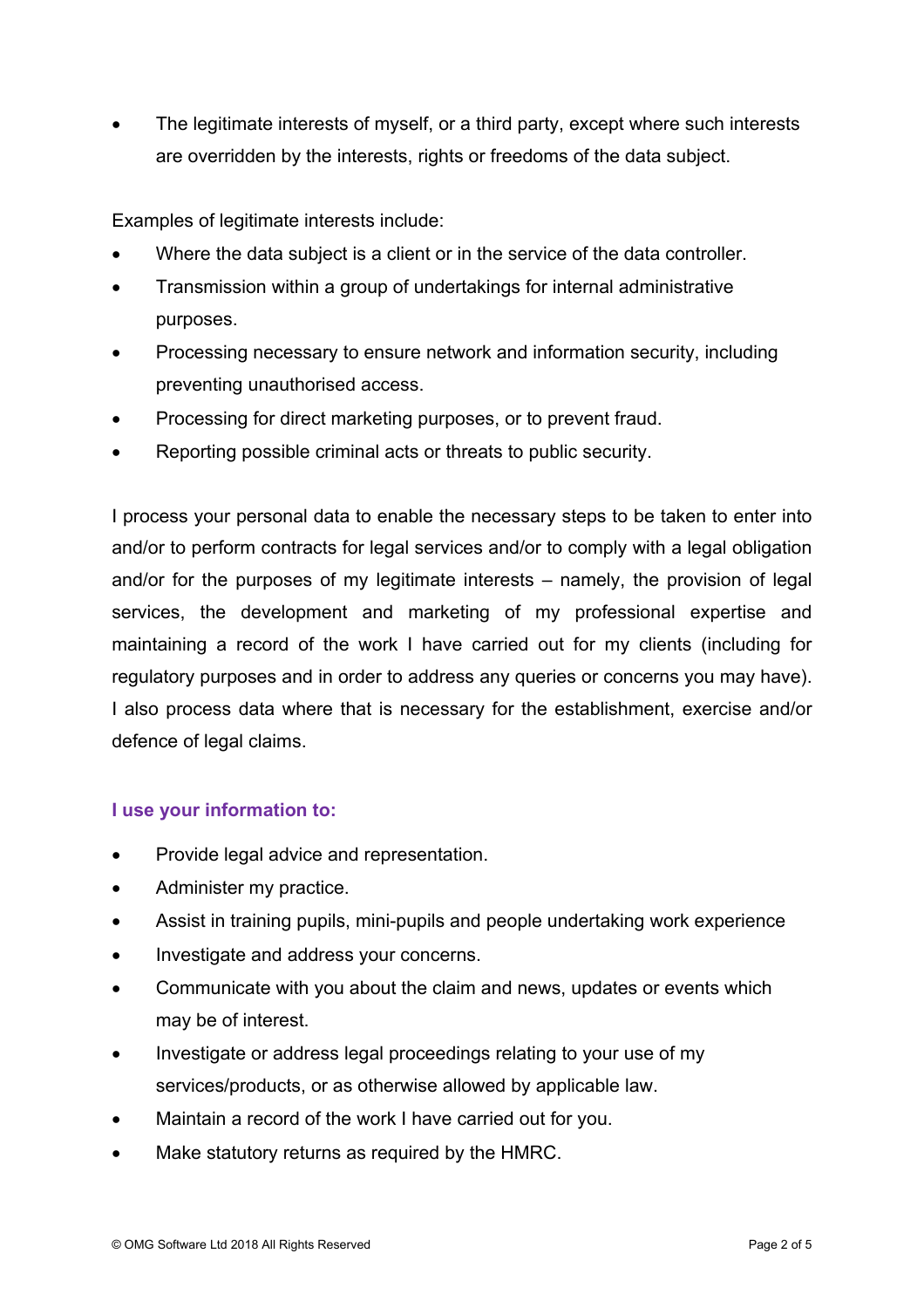I do not use automated decision-making in the processing of your personal data. I collect and process both personal data and special categories of personal data as defined in the GDPR. This may include:

- Name.
- Address.
- Fmail
- Phone number.
- Payment or bank details.
- Date of birth.
- Location details.
- Device IP address.
- Financial information.
- Details regarding names, addresses and dates of birth of children, friends and relatives.
- Information regarding injuries, illnesses and medical conditions and their consequences.
- Information regarding treatment or therapies undergone or proposed.
- Details regarding accommodation, adaptations, aids and equipment, technology or miscellaneous expenses incurred.
- Details regarding protected characteristics (such as disability, sex, race, age religion or belief, sexual orientation, gender identity, pregnancy/maternity, marital status).
- Details regarding trade union membership and/or activities.
- Details regarding holidays, leisure and social activities.
- Medical records and/or health details.
- Criminal records and/or details relating to offences, alleged offences, criminal proceedings, outcomes and sentences.
- Social services, local authority, local education authorities, primary care trusts, clinical commissioning groups and other governmental groups.
- Information relating to driving and transport including DVLA details.
- Details about work, pension, education and/or training.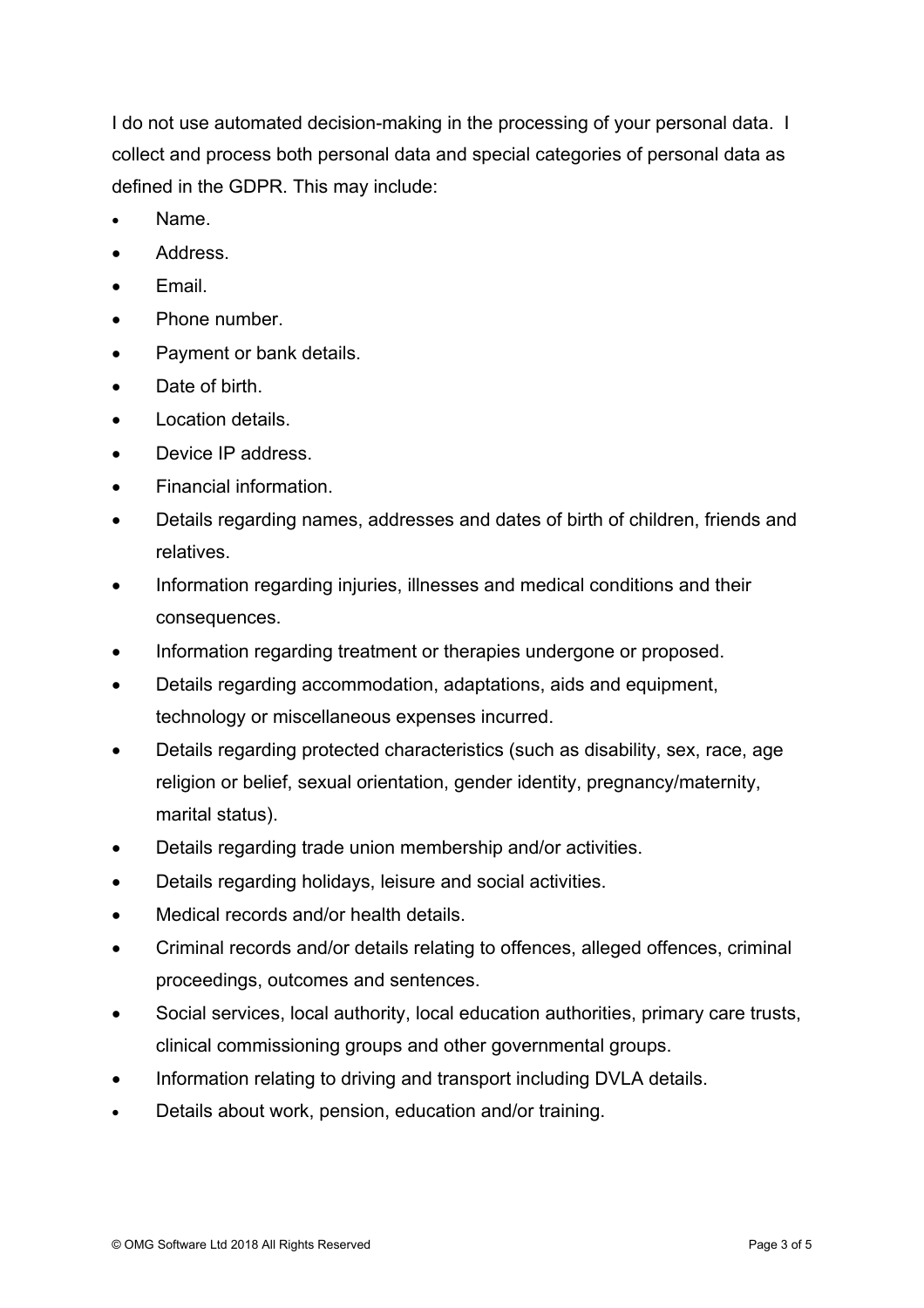## **Sharing personal data**

I sometimes need to share the personal information I process with the individual and/or third parties. Where necessary or required, I may share information with:

- Solicitors, barristers and legal representatives
- Courts and other tribunals
- Pupils or mini pupils under my training or supervision
- My Chambers management and staff who provide administrative services
- Regulatory authorities, ombudsmen, insurance providers or legal advisors in the event of a dispute or other legal or relevant matter
- Law enforcement officials, government authorities, or other third parties to comply with a court order to meet legal obligations
- Any other party where I ask you and you consent to the sharing

### **Transfers to third countries and international organisations**

I do not usually need to transfer any personal data to third countries or international organisations but, if I do so, it will only be where I am satisfied that such transferred data is fully protected and safeguarded as required by the GDPR.

**I retain your personal data** while you remain a client and for 7 years thereafter, unless you ask me to delete it. I adhere to Cloisters' Data Retention Policy (copy available on request) which details how long I hold data for and how I dispose of it when it no longer needs to be held. I will delete or anonymise your information at your request unless:

- There is an unresolved issue, such as claim or dispute;
- I am legally required not to; or
- There are overriding legitimate business interests, including but not limited to fraud prevention and protecting customers' safety and security.

### **Your Rights**

The GDPR gives you specific rights around your personal data. For example, you have to be informed about the information I hold and what I use it for, you can ask for a copy of the personal information I hold about you, you can ask me to correct any